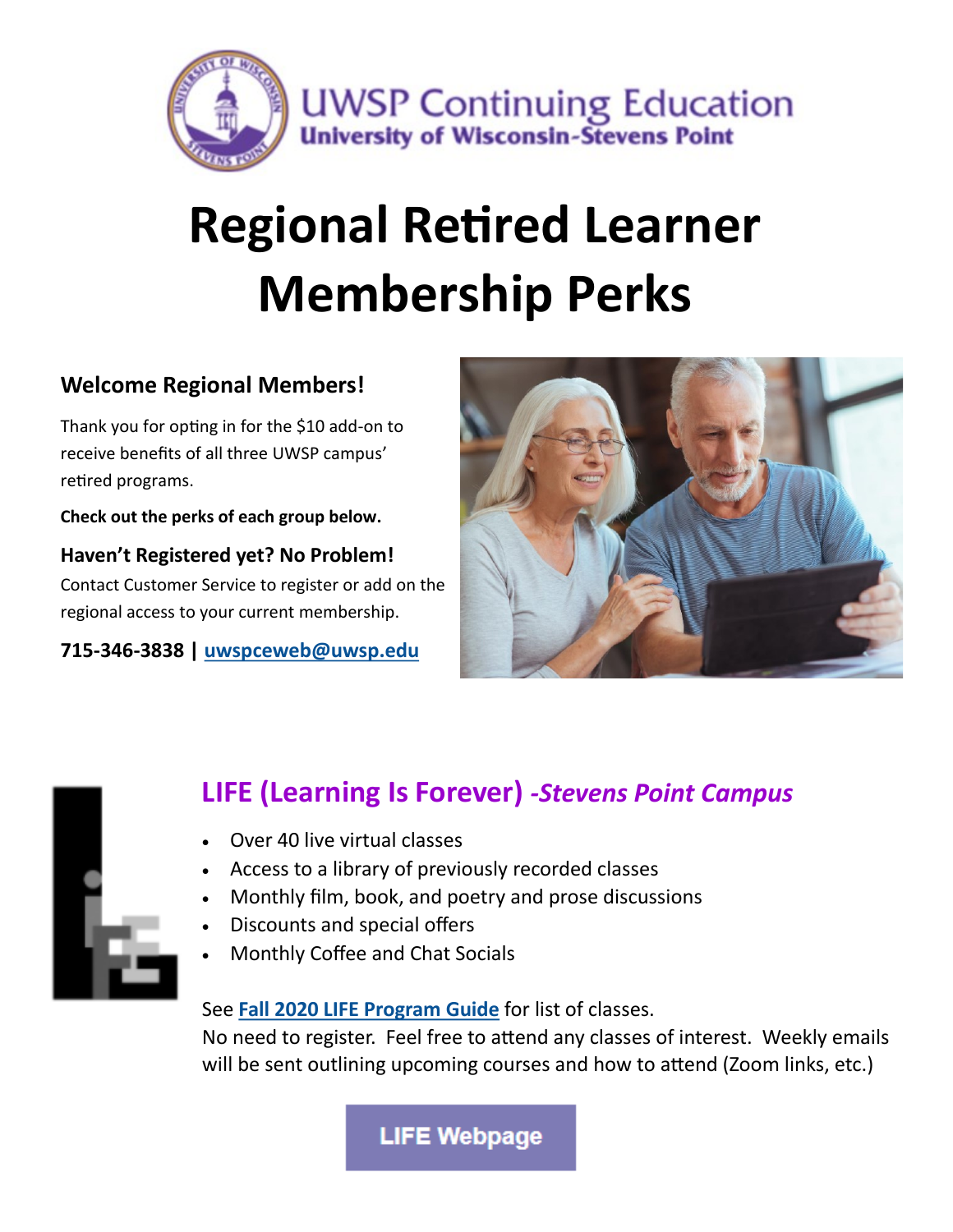

## **PAL (Passion for Adult Learning)**

## *-Marshfield Campus*

- Two free classes per semester
- Fall Kick-Off TBA
- Annual One-Day Conference TBA
- Documentary & Discussion each semester
- Discounts and special offers
- UW-Stevens Point at Marshfield Fitness Center Membership
- Library card and free access to the UW-Stevens Point at Marshfield Library

**PAL Webpage** 

#### **Free Classes:**

- *[Documentary & Discussion:](https://www.uwsp.edu/conted/Pages/Documentary-and-Discussion.aspx) The Western | Sept*. 30
- Fall Kick Off TBD

#### **Choose Two to Take for Free:**

- [Winterize Your Lawn & Garden](https://www.uwsp.edu/conted/Pages/Winterize-Putting-Your-Garden-and-Lawn-to-Bed.aspx) | Sept. 9
- [Intro to Pickleball](https://www.uwsp.edu/conted/Pages/Intro-to-Pickleball--.aspx) | Oct. 5
- [Peshtigo Fire](https://www.uwsp.edu/conted/Pages/Peshtigo-Fire.aspx) | Oct. 7
- [Arboretum: Fall Colors Hike and Learn](https://www.uwsp.edu/conted/Pages/Arboretum-Fall-Colors-Hike-and-Learn.aspx) | Oct. 12
- [Dog Behavior and Training](https://www.uwsp.edu/conted/Pages/Dog-Behavior-and-Training.aspx) | Oct. 20
- [The Hubble Space Telescope](https://www.uwsp.edu/conted/Pages/The-Hubble-Space-Telescope.aspx) | Nov. 4

#### **Discounted Classes:**

\$5 off our outdoor escape room, [The Mysterious Forest](https://www.uwsp.edu/conted/Pages/Escape-Rooms.aspx)

**Know what free classes you wish to take?** Simply email [uwspceweb@uwsp.edu.](mailto:uwspceweb@uwsp.edu) Indicate that you are a regional or PAL member and the free classes you wish to take.